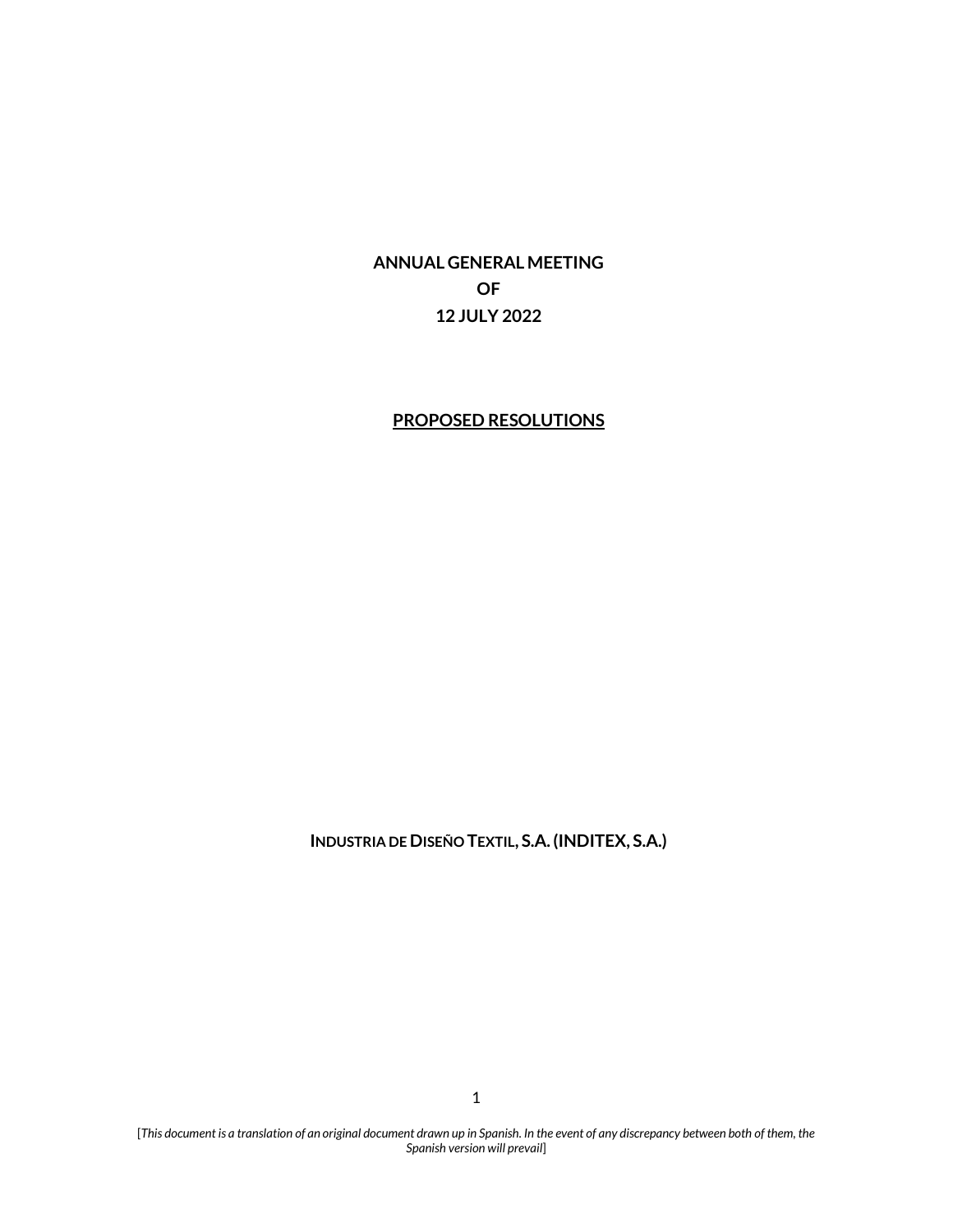**1. Review and approval, if appropriate, of the Annual Accounts (Balance Sheet, Income Statement, Statement of Changes in Equity, Statement of Cash Flows and Notes to the accounts) and the Directors' Report of Industria de Diseño Textil, Sociedad Anónima, (Inditex, S.A.) for financial year ended 31 January 2022. Discharge of the board of directors.** 

The following resolution is proposed to the Annual General Meeting:

*"To approve the Annual Accounts (Balance Sheet, Income Statement, Statement of Changes in Equity, Statement of Cash Flows and Notes to the accounts) and the Directors' Report of Industria de Diseño Textil, Sociedad Anónima, (Inditex, S.A.) ("Inditex" or the "Company") for financial year ended 31 January 2022, stated by the board of directors in the meeting held on 15 March 2022 in accordance with format and labelling requirements set out in Commission Delegated Regulation (EU) 2019/815, signed by all the directors and verified by the company's statutory auditor."*

*To grant discharge to the members of the Board of Directors in relation to financial year 2021."*

**2. Review and approval, if appropriate, of the Consolidated Annual Accounts (Consolidated Balance Sheet, Consolidated Income Statement, Consolidated Statement of Comprehensive Income, Consolidated Statement of Changes in Equity, Consolidated Statement of Cash Flows and Notes to the consolidated accounts) and the Consolidated Directors' Report of Inditex Group for financial year ended 31 January 2022.**

The following resolution is proposed to the Annual General Meeting:

*"To approve the Consolidated Annual Accounts (Consolidated Balance Sheet, Consolidated Income Statement, Consolidated Statement of Comprehensive Income, Consolidated Statement of Changes in Equity, Consolidated Statement of Cash Flows and Notes to the consolidated accounts) and the Consolidated Directors' Report of the Inditex Group for financial year ended 31 January 2022, except for the non-financial information subject to approval pursuant to agenda item 3 below, stated by the board of directors in the meeting held on 15 March 2022 in accordance with format and labelling requirements set out in Commission Delegated Regulation (EU) 2019/815, signed by all the directors and verified by the company's statutory auditor."*

# **3. Review and approval, if appropriate, of the Statement on Non-financial Information for 2021.**

The following resolution is proposed to the Annual General Meeting:

*"To approve the Statement on Non-financial Information for financial year ended 31 January 2022, which is an integral part of the Consolidated Directors' Report of the Inditex Group for financial year 2021approved under agenda item 2, stated by the board of directors in the meeting held on 15 March 2022."*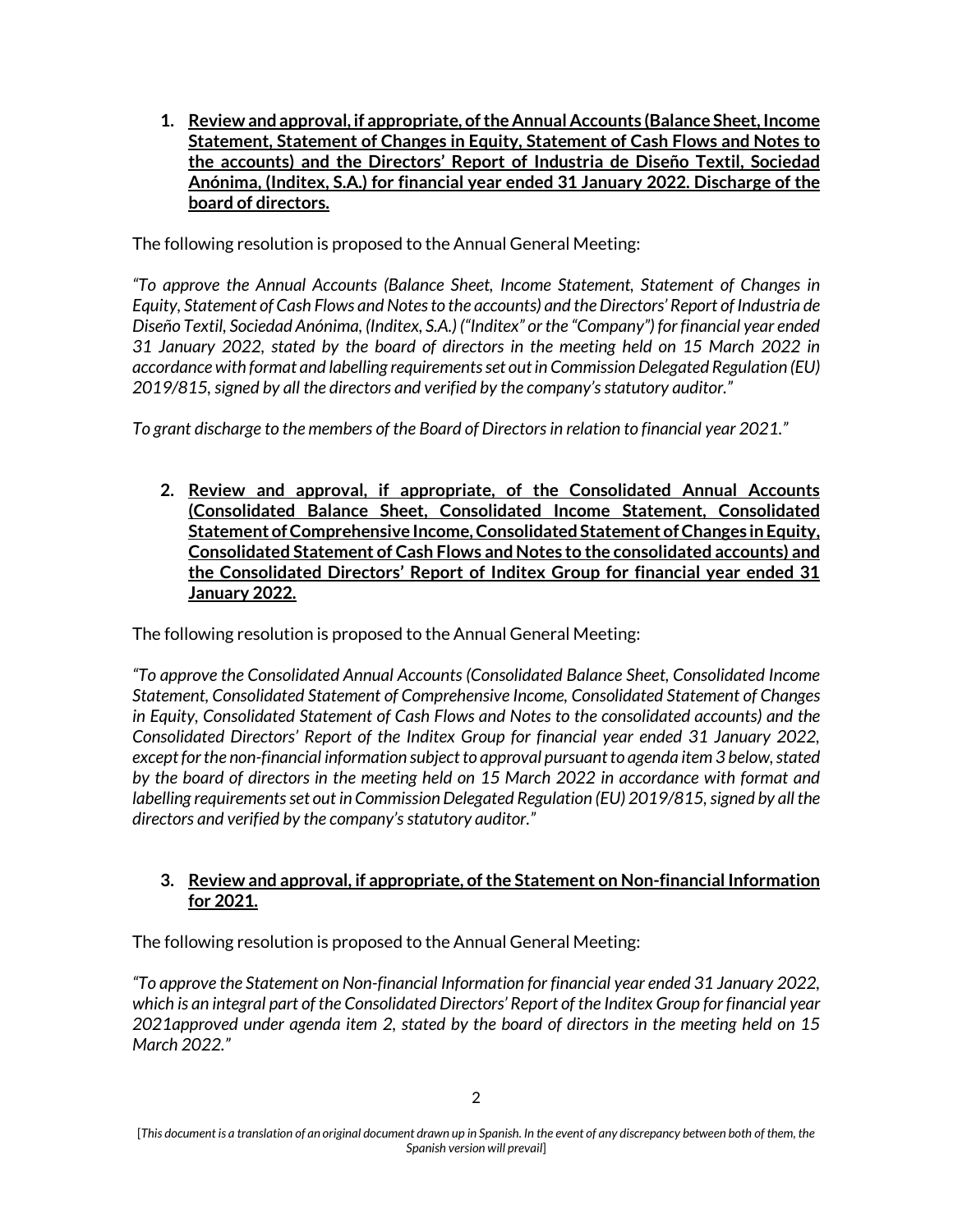# **4. Distribution of the year's income or loss and dividend distribution.**

The following resolution is proposed to the Annual General Meeting:

*"To approve the proposed distribution of the income of financial year ended 31 January 2022, in the amount of one thousand four hundred seventy-two million euro (€1.472 billion), to be distributed as follows:* 

#### *€MILLION*

*TOTAL €1.472 billion*

Likewise, to approve the distribution of dividends *(the maximum amount to be distributed corresponding to a fixed dividend of €0.93 gross per share, being comprised of an ordinary dividend of €0.63 per share and a bonus dividend of €0.30 per share, for all outstanding shares)* for the following total amount, including the application of the net income for financial year 2021:

|--|--|--|--|--|

*It is thus resolved to pay shares with a right to dividend, the gross amount of €0.93 per share. The gross amount of €0.465 per share having already been paid on 2 May 2022 as interim dividend, it is now resolved to pay shares with a right to dividend an ordinary and bonus dividend of €0.465 gross per share, the remaining amount until completing the total dividend, charged to the company's unrestricted reserves.* 

*Said bonus dividend will be paid to shareholders as of 2 November 2022, through those entities linked to the Spanish Central Securities Depositary in charge of the Register of Securities and the Clearing and Settlement of all trades (Iberclear) where they have their shares deposited."*

# **5. Re-election, ratification and election of members to the board of directors.**

The following resolutions are proposed to the Annual General Meeting, following the relevant reports or motions of the Nomination Committee:

### **a) Ratification and election of Ms Marta Ortega Pérez to the board of directors as proprietary director.**

*"To ratify the appointment of Ms Marta Ortega Pérez as proprietary director, who was coopted to the board effective as of last 1 April 2022 further to a resolution passed by the Board of Directors in the meeting held on 29 November 2021, and approve her election to the board as proprietary director for the 4-year term provided in the Articles of Association as of the date of this Annual General Meeting. Ms Ortega's personal details have already* 

<sup>[</sup>*This document is a translation of an original document drawn up in Spanish. In the event of any discrepancy between both of them, the Spanish version will prevail*]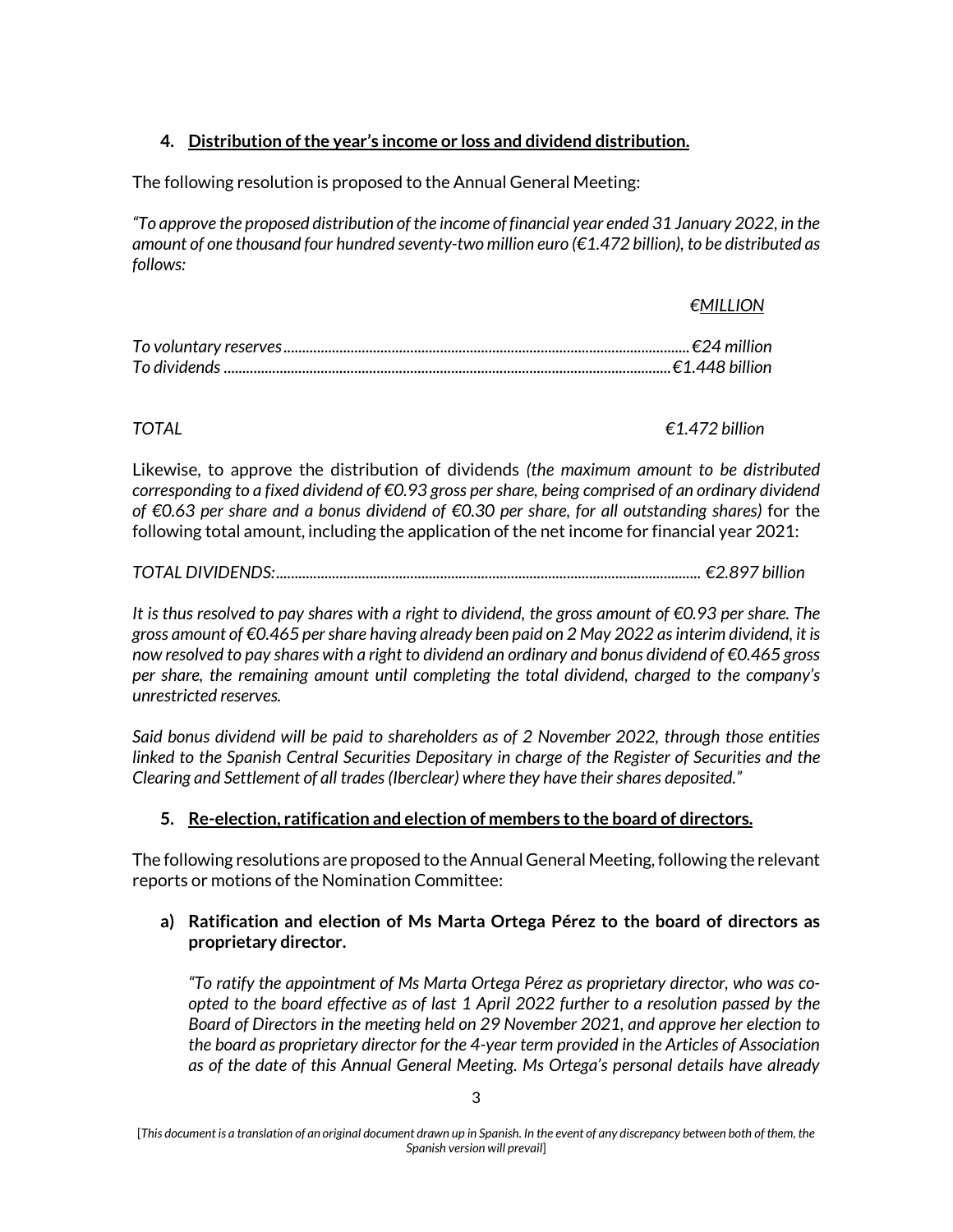*been recorded with the Companies Register."*

#### **b) Ratification and election of Mr Óscar García Maceiras, to the board of directors as executive director.**

*"To ratify the appointment of Mr Óscar García Maceiras as executive director, who was coopted to the board effective immediately further to a resolution passed by the Board of Directors in the meeting held on 29 November 2021, and approve his election to the board as executive director for the 4-year term provided in the Articles of Association as of the date of this Annual General Meeting. Mr García's personal details have already been recorded with the Companies Register."*

#### **c) Re-election of Ms Pilar López Álvarezto the board of directors as non-executive independent director**

*"To approve the re-election of Ms Pilar López Álvarez to the board of directors as nonexecutive independent director for the 4-year term provided in the Articles of Association as of the date of the Annual General Meeting. Ms López's personal details have already been recorded with the Companies Register."*

#### **d) Re-election of Mr Rodrigo Echenique Gordillo to the board of directors as nonexecutive independent director**

*"To approve the re-election of Mr Rodrigo Echenique Gordillo to the board of directors as non-executive independent director for the 4-year term provided in the Articles of Association as of the date of the Annual General Meeting. Mr Echenique's personal details have already been recorded with the Companies Register."*

#### **6. Appointment of Ernst & Young S.L. as statutory auditor of the Company and its Group for FY2022, FY2023 and FY2024.**

The following resolution is proposed to the Annual General Meeting, on the motion of the Audit and Compliance Committee:

*"To appoint Ernst &Young, S.L, registered with the Companies Register of Madrid on volume 9.364, general, 8.130 of section 3, Companies Book, folio 68, sheet no. 87.690-1, 1st entry, with registered office at 28003 Madrid, Torre Azca, calle Raimundo Fernández Villaverde 65, with VAT No. B-78970506, as the new statutory auditor of the company in order to review the annual accounts and the directors' report of the company and the consolidated annual accounts and directors' reports of the Inditex Group for financial years 2022, 2023 and 2024)".*

### **7. Approval of the novation of the former Executive Chairman's post-contractual noncompete agreement.**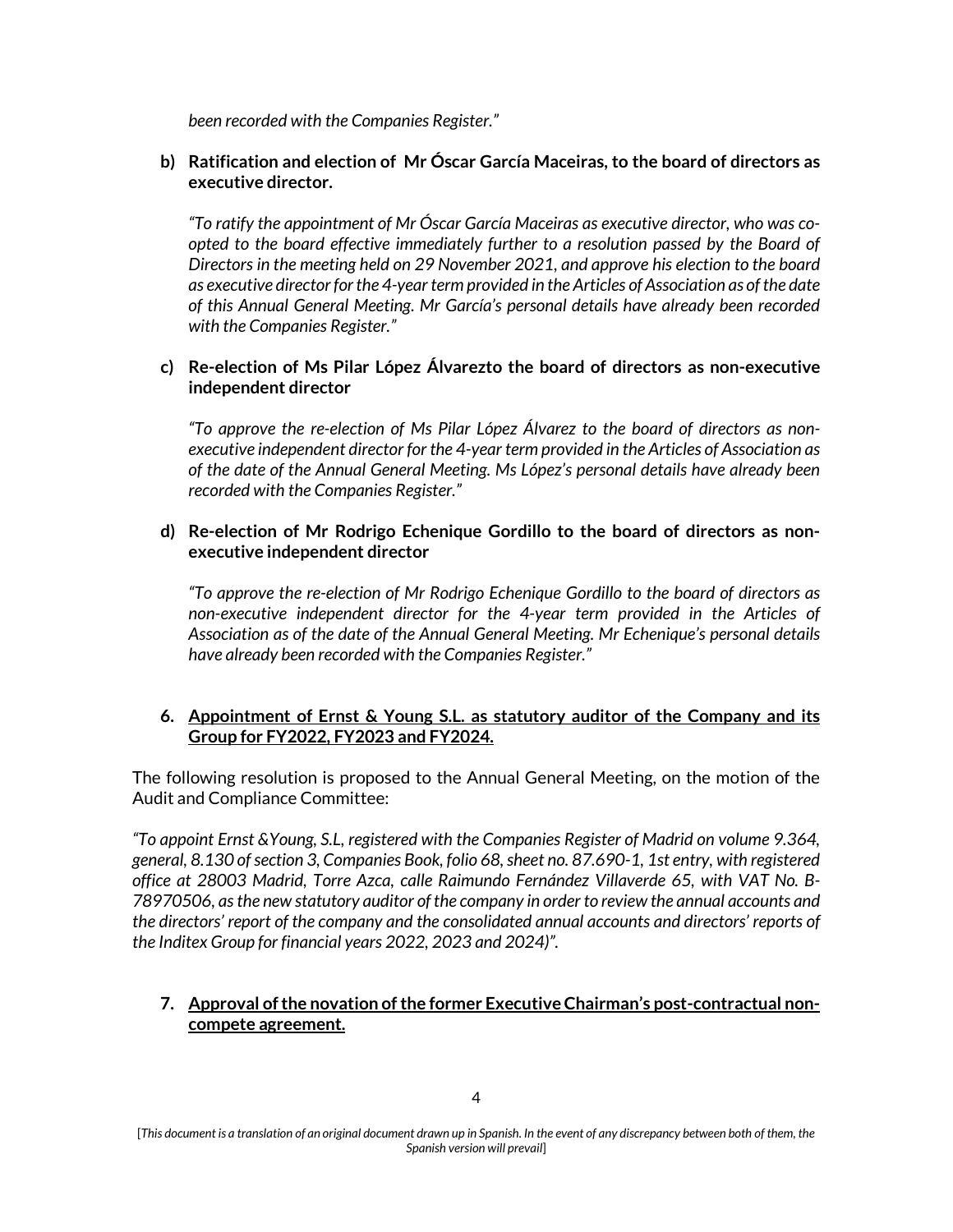The following resolution is proposed to the Annual General Meeting, on the motion of the Remuneration Committee, and pursuant to the relevant resolution passed by the Board of Directors:

"*Further to Mr Pablo Isla Álvarez de Tejera's departure from the company and his resignation as Executive Chairman thereof, which became effective last 31 March 2022, the board of directors approved, on the proposal of the Remuneration Committee, the novation of the executive services contract entered into between the Company and Mr Isla in 2005 (the "Contract"), for the purposes of updating the post-contractual non-compete obligation provided in such Contract, as regards both a broader definition of the scope of Mr Isla's non-compete obligation (to cover the marketing of the same, similar or supplementary range of products as those marketed by the Inditex Group through on-line channels, and the logistics service*s*) as well as the compensation to be paid by the Company and the multiple applicable to the penalty in the event of breach of such obligation (the "Novation").*

*Since the amount is higher than the severance pay for termination of executive directors provided in the current Remuneration Policy for FY2021, FY2022 and FY2023, the passing at the Annual General Meeting of the resolutions approving such amendments was the condition precedent for such Novation of the Contract to become effective pursuant to section 529novodecies(5) LSC.* 

*Consequently, it is resolved:*

- *(a) "To approve the aggregate sum that the Company should pay Mr Isla in consideration for his post-contractual non-compete obligation, in the amount of nineteen million seven hundred forty thousand euro (€19,740,000.00)."*
- *(b) To provide a broader definition of the scope of the non-compete obligation to cover the marketing of the - same, similar or supplementary range of products as those marketed by the Inditex Group through on-line channels and the logistic services; and*
- *(c) To increase the penalty applicable, together with the refund of the compensation, should Mr Isla fail to entirely comply with the non-compete agreement, to twice the amount of the compensation received."*

### **8. Amendment to the Directors' Remuneration Policy for FY2021, FY2022 and FY2023.**

The following resolution is proposed to the Annual General Meeting, following an explanatory report of the Remuneration Committee on the substantiated proposal supporting such amendment:

"*To approve pursuant to section section 529novodecies(4) LSC the amendment to the Directors' Remuneration Policy for FY2021, FY2022 and FY2023, approved at the AGM held on 13 July 2021 (the "Remuneration Policy"), in accordance with the substantiated motion and the relevant report issued by the Remuneration Committee.*

*Such amendment seeks to align the provisions of the current Remuneration Policy with the new organizational structure of the company, further to the resolutions passed by the Board of Directors*  in the meeting held last 29 November 2021, considering that under such new structure, the Chair of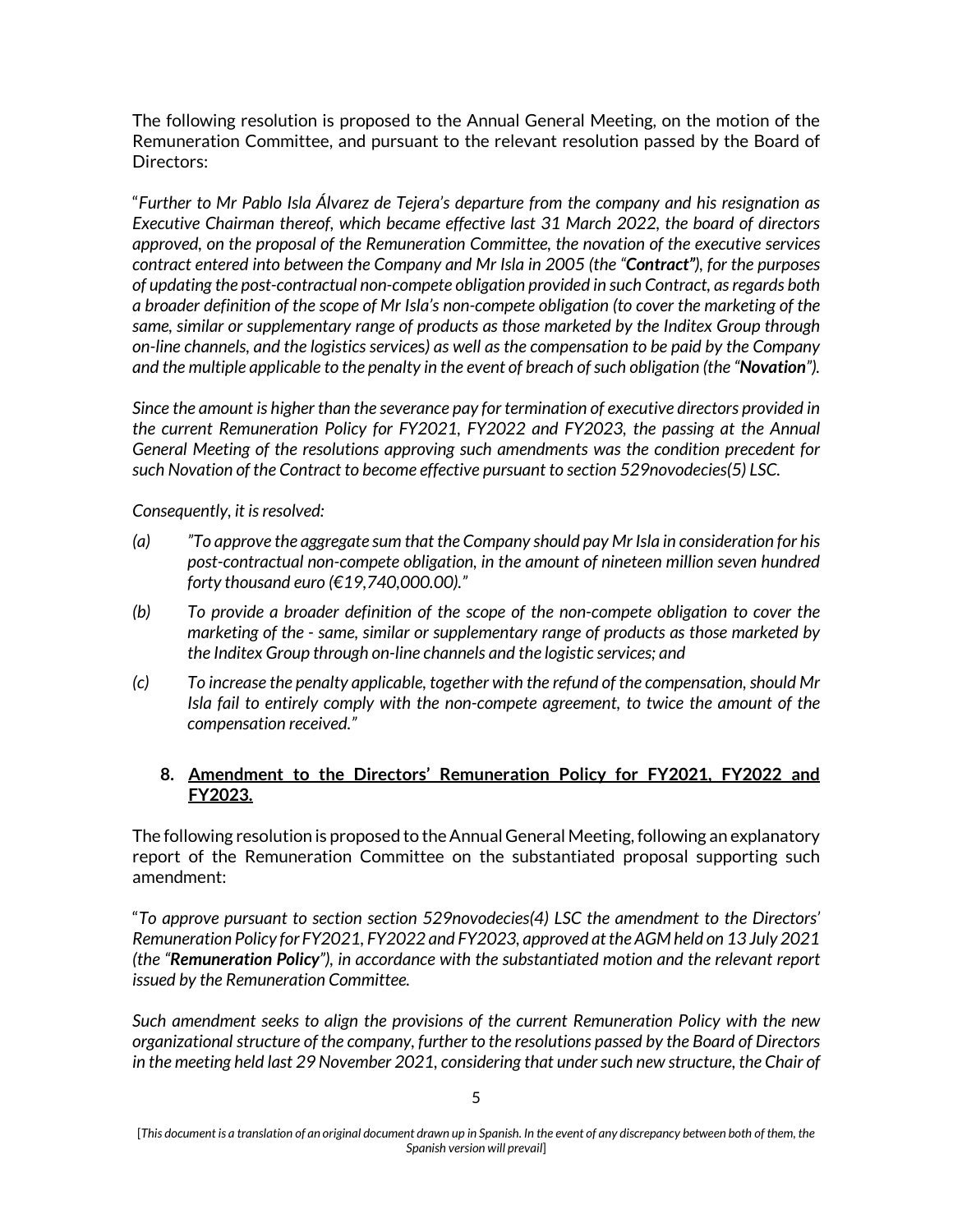*the Board and the CEO have separate functions, and the new Chair is non-executive.*

*The Directors' Remuneration Policy is amended as follows:*

*(a) Setting (in section 4) a fixed annual remuneration in the amount of €900 thousand for the position of non-executive Chair of the Board of Directors, to this date an unpaid position. Such compensation reflects the new functions and responsibilities assumed by the new chair.*

The remuneration of the non-executive chair will not include any other additional *compensation and/or indemnity item, without prejudice to the annual remuneration set for every director for board membership which, in annualized terms, amounts to one hundred thousand euro (€100,000).* 

*(b) Setting in the above referred section 4 at €3,380 thousand, the maximum amount of the remuneration that the Company can pay all the directors as a whole in their status as such, pursuant to the terms of section 529septdecies LSC.* 

*Such amount is increased to include the remuneration of the new non-executive Chair among the amounts set in the Remuneration Policy approved at the AGM held on 13 July 2021, which have remained unchanged since they were first approved at the AGM held on 19 July 2011. The remuneration of board members shall be as follows:*

- *Each director will be paid an annual fixed amount of one hundred thousand euro (€100,000) for board membership;*
- *The non-executive Chair of the board of directors will also receive the additional fixed annual amount of nine hundred thousand euro (€900,000).*
- *The Deputy Chair or Chairs of the Board of Directors will be paid an additional annual amount of eighty thousand euro (€80,000);*
- *The Chairs of the Audit and Compliance, Nomination, Remuneration and Sustainability Committees will receive an additional annual fixed amount of fifty thousand euro (€50,000); and*
- *Each director sitting on the Audit and Compliance, Nomination, Remuneration and Sustainability Committees (including their respective chairs) will also receive an additional annual fixed amount of fifty thousand euro (€50,000).*

*All the above referred amounts are independent and fully compatible.*

*(c) Setting (in section 3,) the total remuneration package for the new CEO for the performance of his duties and responsibilities as chief executive in the new organizational structure of the company.*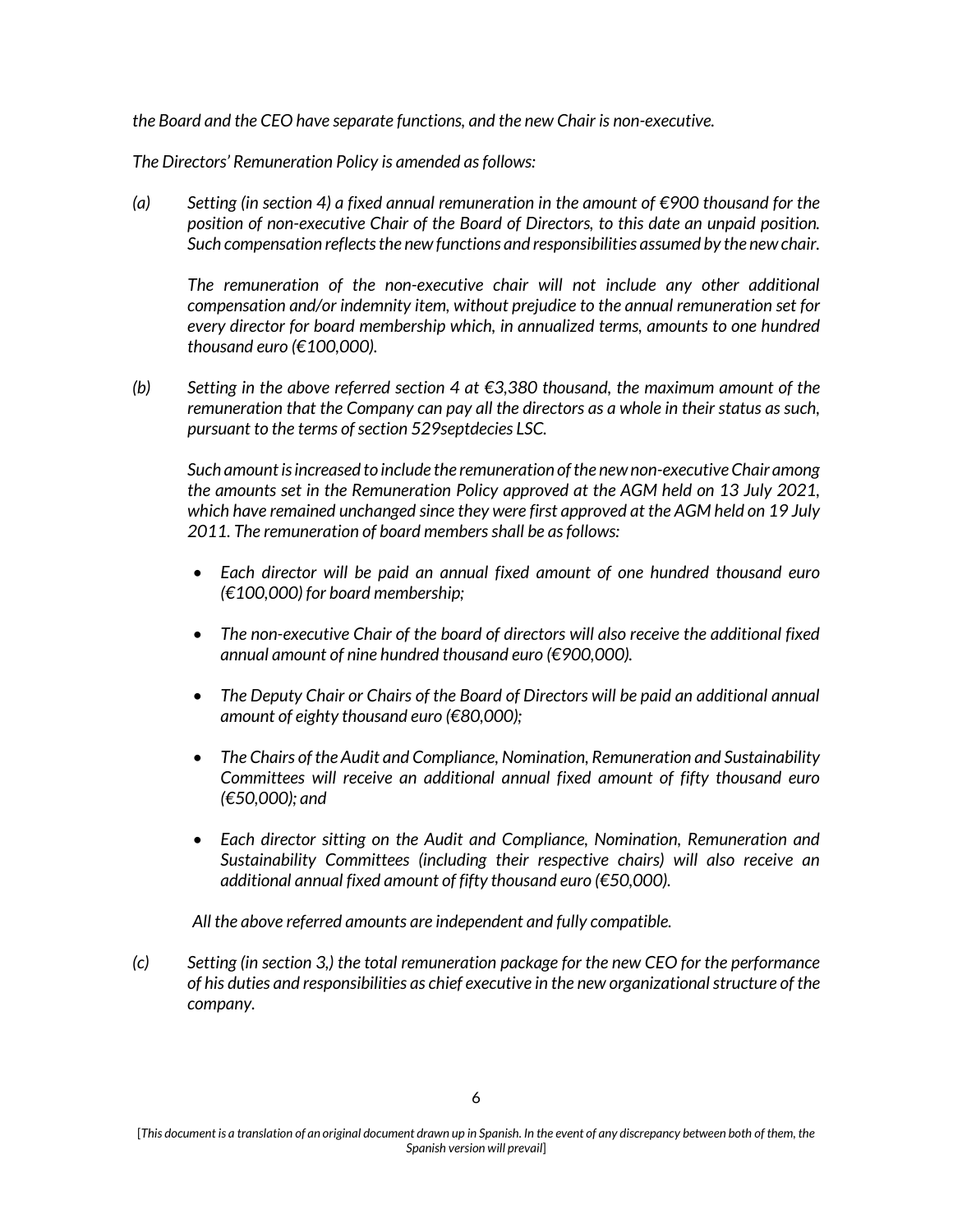*Consequently, pursuant to section529octodecies(2) LSC, the annual fixed remuneration of the new CEO for the performance of executive functions is set at €2.500 thousand in section 3.2.1 of the Remuneration Policy.*

*(d) In accordance with the foregoing, setting in section 3.5. the new terms of the contract with the CEO, which shall include a gross severance pay applicable in the termination of employment scenarios identified in the Remuneration Policy in an amount equal to the remuneration for two (2) years, calculated on the basis of the CEO's fixed remuneration plus the annual variable remuneration for the current year. The compensation for postcontractual non-compete obligation is deemed to be included in the severance pay for termination.* 

*The above referred amendments shall be effective in FY2022 and until the expiry of the current Remuneration Policy.*

*All of which is according to the terms of the substantiated proposal to amend the Remuneration Policy and the explanatory report issued by the Remuneration Committee, which have been made available to shareholders as of the day the notice of the AGM was published.*"

### **9. Advisory vote (say on pay) on [the Annual Report on Remuneration of Directors](https://www.iberdrola.es/webibd/gc/prod/es/doc/jga12_InformeAdministradoresPropuestaDecimoquinto.pdf) for FY2021.**

The following resolution is proposed to the Annual General Meeting:

*"To approve, by means of an advisory vote (say on pay), the Annual Report on Remuneration of Directors of Inditex for FY2021 approved by the Board of Directors on 15 March 2022, the full text of which has been made available to shareholders, together with the remaining documentation for the Annual General Meeting as of the date the notice of the AGM was published."*

# **10. Granting of powers to implement resolutions.**

The following resolution is proposed to the Annual General Meeting:

*"To delegate to the board of directors, expressly empowering it to be substituted by the Executive Committee or by any of its members, as well as to any other person expressly authorised for these purposes by the board, all necessary and broadest powers as required in statute for the correction, development and implementation, at the time that they may deem most appropriate, of each and every resolution passed by this Annual General Meeting.*

*Namely, to authorise the CEO, Mr Óscar García Maceiras, and to grant a special power of attorney as broad as might be required in statute to the Secretary of the board of directors, Mr Javier Monteoliva Díaz so that, either of them may, jointly and severally, without distinction, and as widely as is necessary at law, do and perform all acts and things as may be required to implement the resolutions passed at this Annual General Meeting to have them recorded with the Companies Register and with any other Public Registries, including, in particular, without limitation, the power*